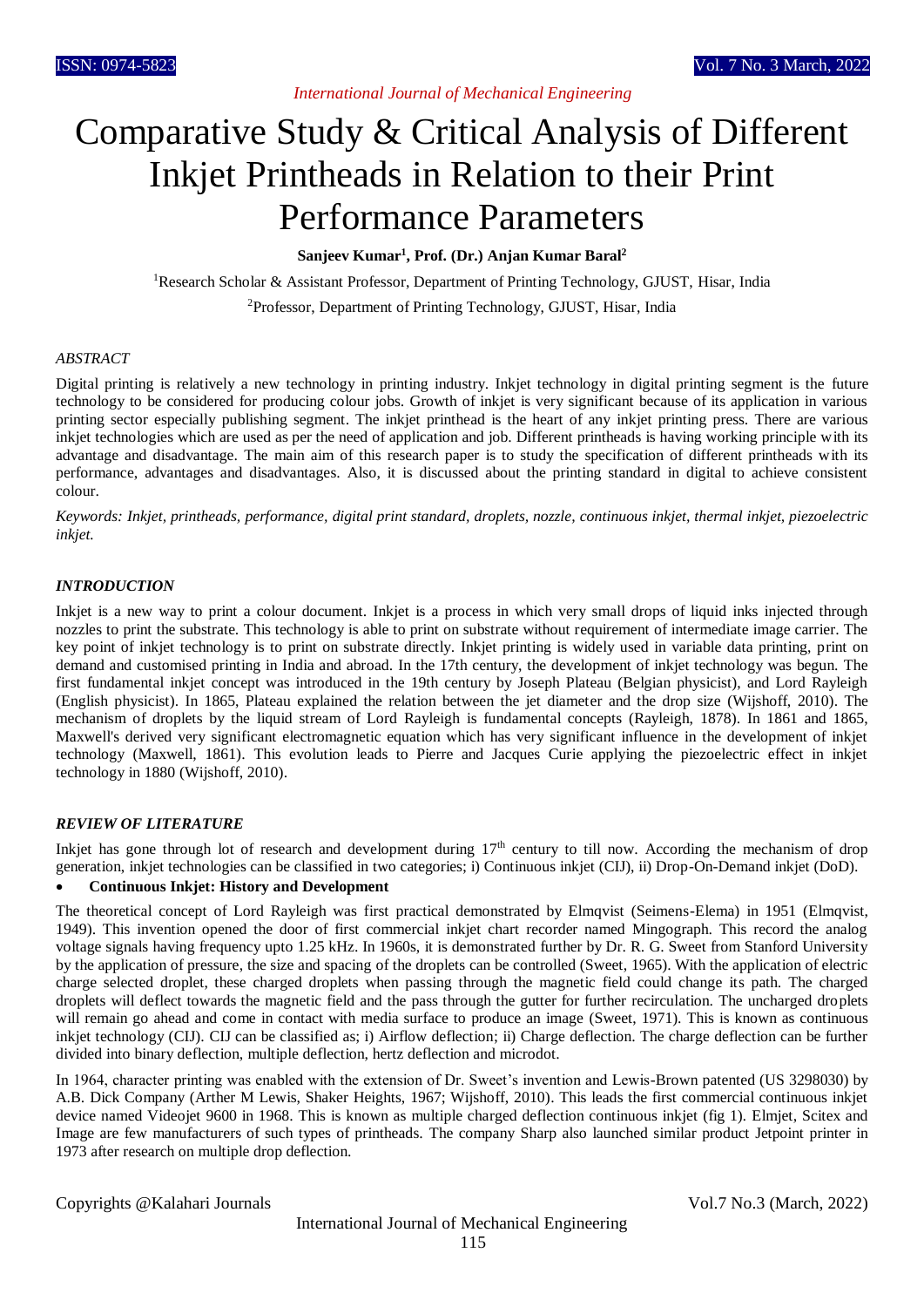

Fig 1: Multi deflection Continuous inkjet technology (Lau & Shrestha, 2017)

Later, Dr. Sweet and Cumming patented the technique in which individual droplets were charged selectively and other remains unchanged. This is known as binary deflection continuous inkjet technology (fig 2). IBM in 1970s boosted the inkjet technology with number of researches (Buehner et al., 1977). In 1970s, during its development, Professor Hertz and his team at Lund Institute of Technology, Sweden developed few technologies in continuous inkjet that were able to print different shades of gray successfully (Carl Hellmuth Hertz, Skolbanksvagen, 1966). By controlling the density of droplets at each location, different shades of gray could be achieved. This is known as Hertz deflection continuous inkjet.



Fig 2: Binary deflection continuous inkjet technology (Lau & Shrestha, 2017)

On the basis of Hertz's principle, Iris Graphics and Stork (1977) made a colour inkjet printer which was able to produce high quality colour image. In1988, Microdot Continuous inkjet printhead was invented by Hitachi in which variable droplets generates from the same nozzles. It was never commercialized (Askeland, 2015; Le, 1998).

Airflow Deflection CIJ*,* Piezoelectric transducer was used to apply pressure. Due to pressure wave at nozzle opening the ink stream breaks into uniform size of droplets. The droplets are selectively charged to deflect by electrostatic field to produced desired output. Air stream is applied to deflect small droplets and recycled (Askeland, 2015). Kodak (Versamark, Ultrastream), Domino, Scitex Iris, Stork, Imaje, VideoJet are some players in continuous inkjet technology.

## **Drop on Demand Inkjet: History and Development**

The basic concept of changing and controlling of droplets in continuous inkjet printheads is bit complex (Le, 1998). Therefore, at the similar time the work on drop-on-demand (DOD) inkjet technology came into existence. The drop-on-demand inkjet printhead ejects required size of droplets where it is expected to draw image on surface. This is the simplest form of inkjet technology. Drop-on demand inkjet heads opens the aperture of the nozzle when the drop is required to form an image (Le, 1998). DoD inkjet can be categorizing into Thermal, Piezoelectric, Electrostatic, Acoustic and Mechanical valve. Thermal inkjet is further divided into roof shooter and side shooter. Piezoelectric is also classified into bend mode, push mode, shear mode, squeeze mode (Askeland, 2015). Majorly, Thermal and Piezoelectric DOD inkjet printheads are widely used in the industry (Kim et al., 2008)

## **Piezoelectric DOD (PIJ)**

In 1940s, Hansell worked first towards this direction and invented first DOD device (Wijshoff, 2010). It was not much developed into a commercial product. The first Drop-on-demand process came out in 1960s. It was based on electrostatic pull inkjet. Basic working principle was patented by Winston in 1962 (Wijshoff, 2010). A conductive ink was used in nozzle by negative pressure. An electrode is located outer side of the nozzle. When high voltage is applied, pressure was generated which finally produce droplets from the nozzle (Li et al., 1994; Taylor, 1964).



Fig 3: Squeeze mode (Wijshoff, 2010)

Copyrights @Kalahari Journals Vol.7 No.3 (March, 2022)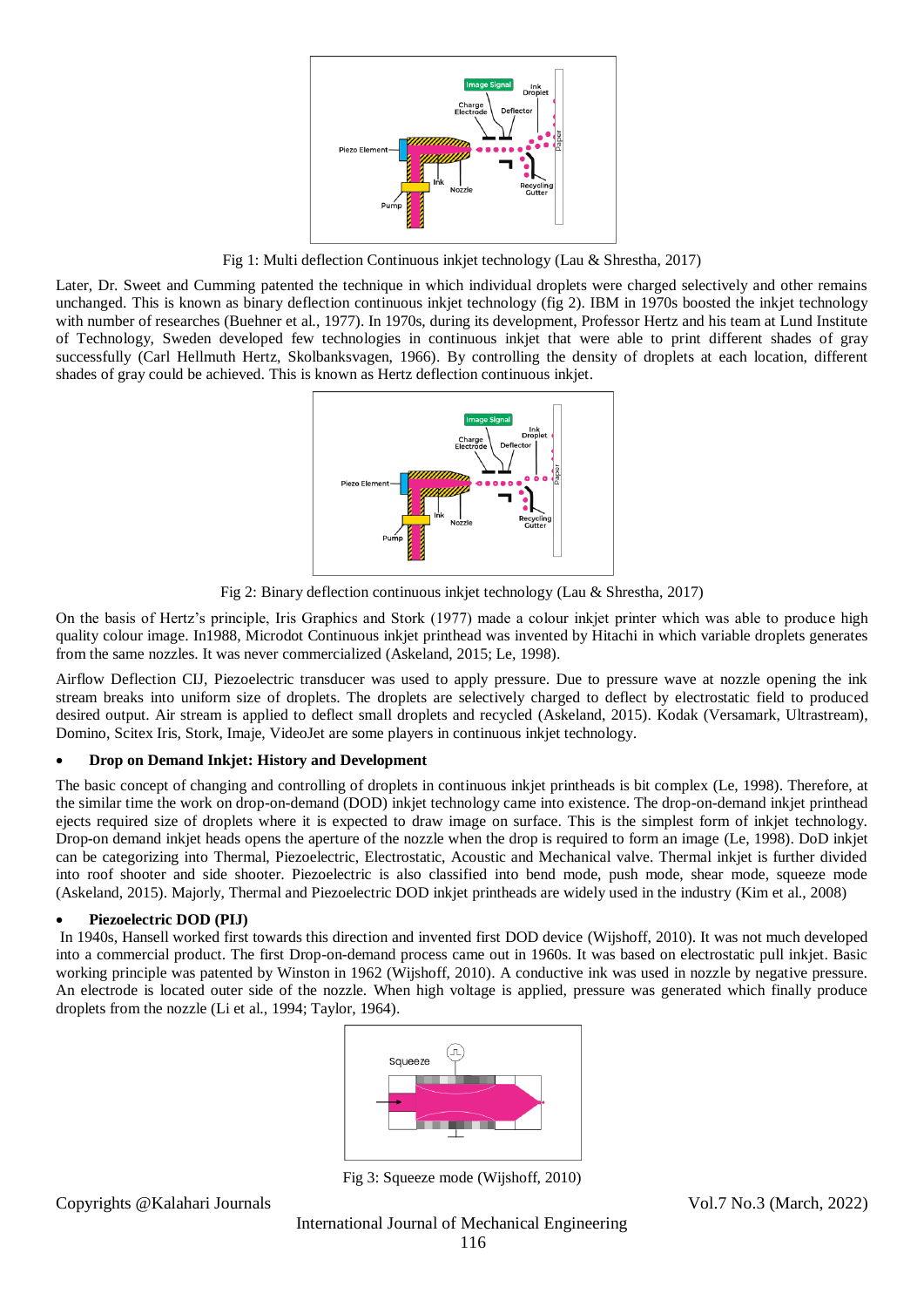In 1972, S. L. Zolten, E.L. Kyser and S. B. Sears are those inventors who contributed to this drop-on-demand technology (Steven I. Zoltan, 2020). They purposed squeeze mode technique. A hollow tube of piezoelectric ceramic is used to collect ink. When electric current is applied then due to piezoelectric effect the tube squeezes and appropriate pressure is generated which ultimately form a droplet. This is known as squeeze mode (Bugdayci et al., 1983)*.* Multiple nozzles in Squeeze mode printhead are not in use for graphical printing industry. In 1973, bend mode was introduced by Stemme, Chalmers University (Stemme & Larsson, 1973).



Fig 4: Bend Mode (Wijshoff, 2010)

In this piezoelectric ceramic bends when electric current is supplied which ultimately increase pressure by mechanical motion on the outer orifice of the nozzle to create desired form of droplet (Kyser & Sears, 1976). This is the bend mode piezoelectric DOD inkjet. Push mode of piezoelectric inkjet was invented by Stuart Howkins in 1984.



Fig 5: Push mode (Wijshoff, 2010)

In this technique, the piezoelectric ceramic push the ink chamber wall to create pressure on ink to come out from opening. Shear mode was invented by Fischbeck (US 4584590) in which electric field is arranged perpendicular to the effective polarization of piezo crystals.



Fig 6: Shear Mode (Wijshoff, 2010)

This shear operation forces piezoplates towards ink to eject the tiny drop (Le, 1998). Epson, Ricoh, Trident, Fujifilm, Kyocera, Xaar, Toshiba, Panasonic, Seiko II, Konica Minolta, Samsung, Xerox (Tektronix), Brother, Domino, Sharp etc. are few major players in Piezoelectric inkjet printhead.

 **Thermal Inkjet (TIJ) -** As far as inkjet is concern, Thermal inkjet and piezoelectric inkjets are more popular among the printers. Epson played a major role in development of thermal inkjet. HP leads in the productivity while Canon is for high quality with small drop formation. Earlier thermal inkjet was more popular but now piezoelectric inkjet has wide range of utility in aspect of substrate. Piezoelectric can deposit a wide range of one material on the surface of other substrate in well-defined patterns. Nowa-days inkjet is also used in manufacturing of electronic display panels like LED display, solar cell etc (Dijksman et al., 2007).

The thermal inkjet is of two types; Roof-Shooter and Side-Shooter thermal inkjet. In Roof-shooter the heater is located just opposite to the orifice. Whereas, in Side-shooter thermal inkjet, the heater is located to the side of ink chamber (Wijshoff, 2010). Endo and Hara (Canon) invented (1979) a technique called "Bubble Jet" technology where drop-on-demand inkjet technique is used.

In this technique, water vapours are used to create a bubble which ultimately gives pressure to ink to come out through the orifice. This fabricated technology allows manufactures to produce printers at low cost with high density (Yano, 1982).

Copyrights @Kalahari Journals Vol.7 No.3 (March, 2022)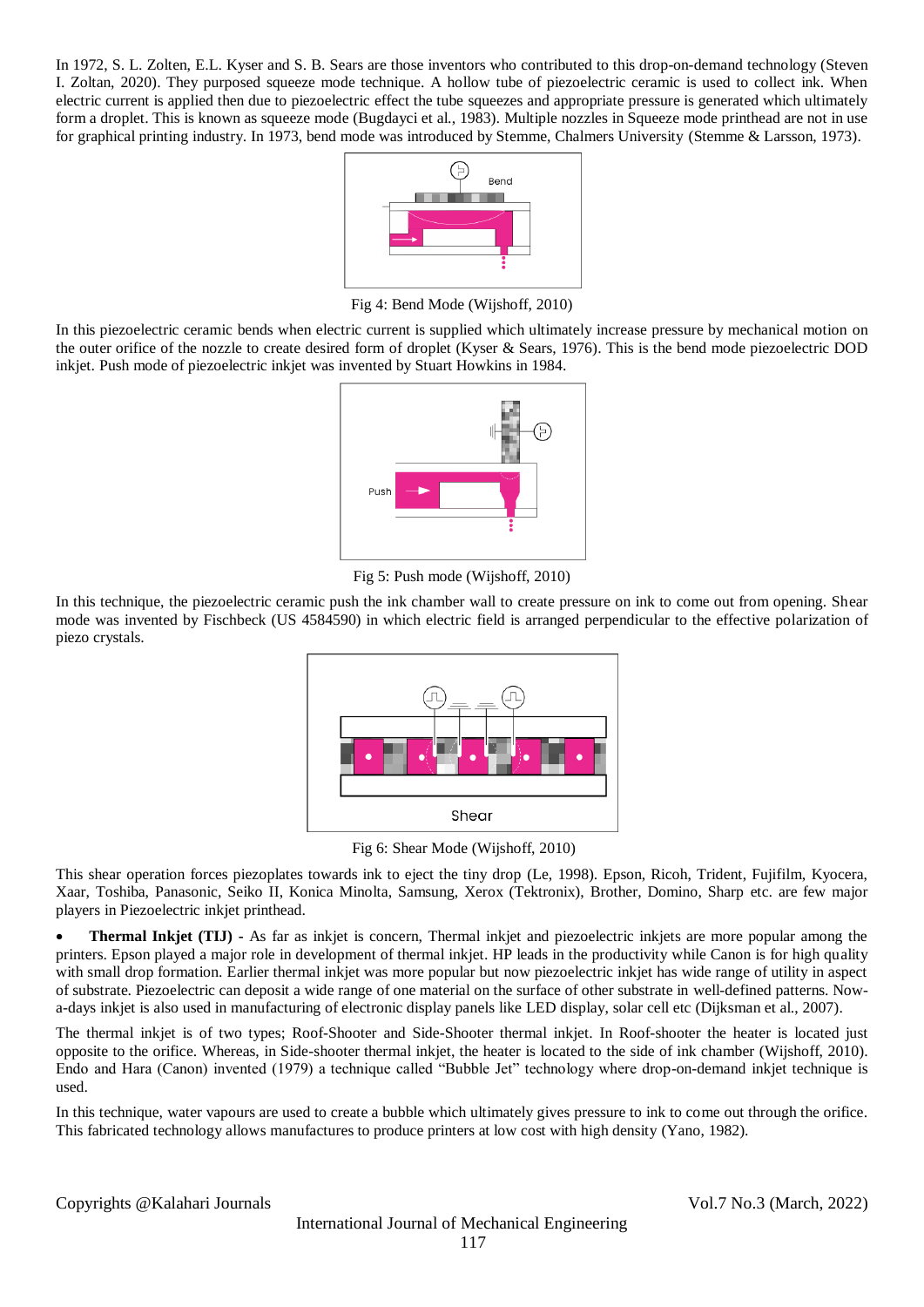

Fig 7: Roof Shooter (Askeland, 2015)

With the introduction of drop-on-demand inkjet technology, the inkjet technology becomes reliable. As it is more simple process which leads to open doors for further improving in the process. HP, Canon, Lexmark, Kodak, Silverbrook MEMS, Memjet, Kyocera, Jetinks etc are the major manufacturer in this area.



Fig 8: Side Shooter (Askeland, 2015)

 **Electrostatic Inkjet-** Winston submitted the first patent in 1962. (US 3060, 429). This is the fundamental working principle. Conductive ink is kept by a negative pressure in a bucket. A droplet of ink is pulled off by using a high voltage pulse on an electrode outside the nozzle. The droplet can be located on the substrate using the appropriate deflection fields (Wijshoff, 2010). Electrostatic jet is based on an orifice inducing an electric field, which forms a meniscus known as a Taylor cone. The drops are separated as fine droplets far lower than the diameter of the orifice. The ability to throw out fine droplets and the simplicity of its structure has greater advantage than piezoelectric inkjet and thermal inkjet (Lee et al., 2008). Under the voltages 2.5 kV and 10 μm in diameter, a stable micro-drip mode was observed.



Fig 9: Electrostatic Inkjet (Sou et al., 2002)

With the increasing height of the micro dust the electric field strength increases linearly. The electric field on the periphery of the meniscus may be further concentrated as the dust diameter decreases (Kim et al., 2008). Continuous tone image can be produced by this principle. A fine jet flows out of the meniscus under appropriate conditions. The magnitude of electric fields needed for jetting is dictated by the electrical conductivity, dielectric constants, viscosity, surface tension and liquid density (D. H. Choi & Lee, 1993). To achieve the print quality, less sensitive hot melt ink was used to reduce the paper sensitivity.

Sou et al. (2002) investigated the control of ink transportation in electrostatic inkjet printer. The minimum ink volume and drop size of the ink droplet can be achieved by charging nearly 1.0kV voltage, decreasing the viscosity of ink, surface tension, and contact angle. High quality of print can be predicted by controlling above variables (Sou et al., 2002). In 2002, Yoshinobu FUKANO and their team developed multichannel electrostatic inkjet printer capable of printing four colour at 600 dpi resolution (Fukano, Y., Masuda, K., Okano, M., & Yonekura, 2002). A simulation study shows that the proposed mechanism allows a fine droplet of few picoliters to form and execute less than 100 volts of operating voltage (Lee et al., 2004).

A study was carried out to investigate the phenomenon of electrostatic inkjet in Pin-to plate discharge system. Between an isolated capillary tube with ion-conductive water and an electrode of metal plate, high voltage was applied. Under conditions of the appropriate voltage application and water level, a large drop was formed from the tube on the dark discharge. The drop was about

Copyrights @Kalahari Journals Vol.7 No.3 (March, 2022)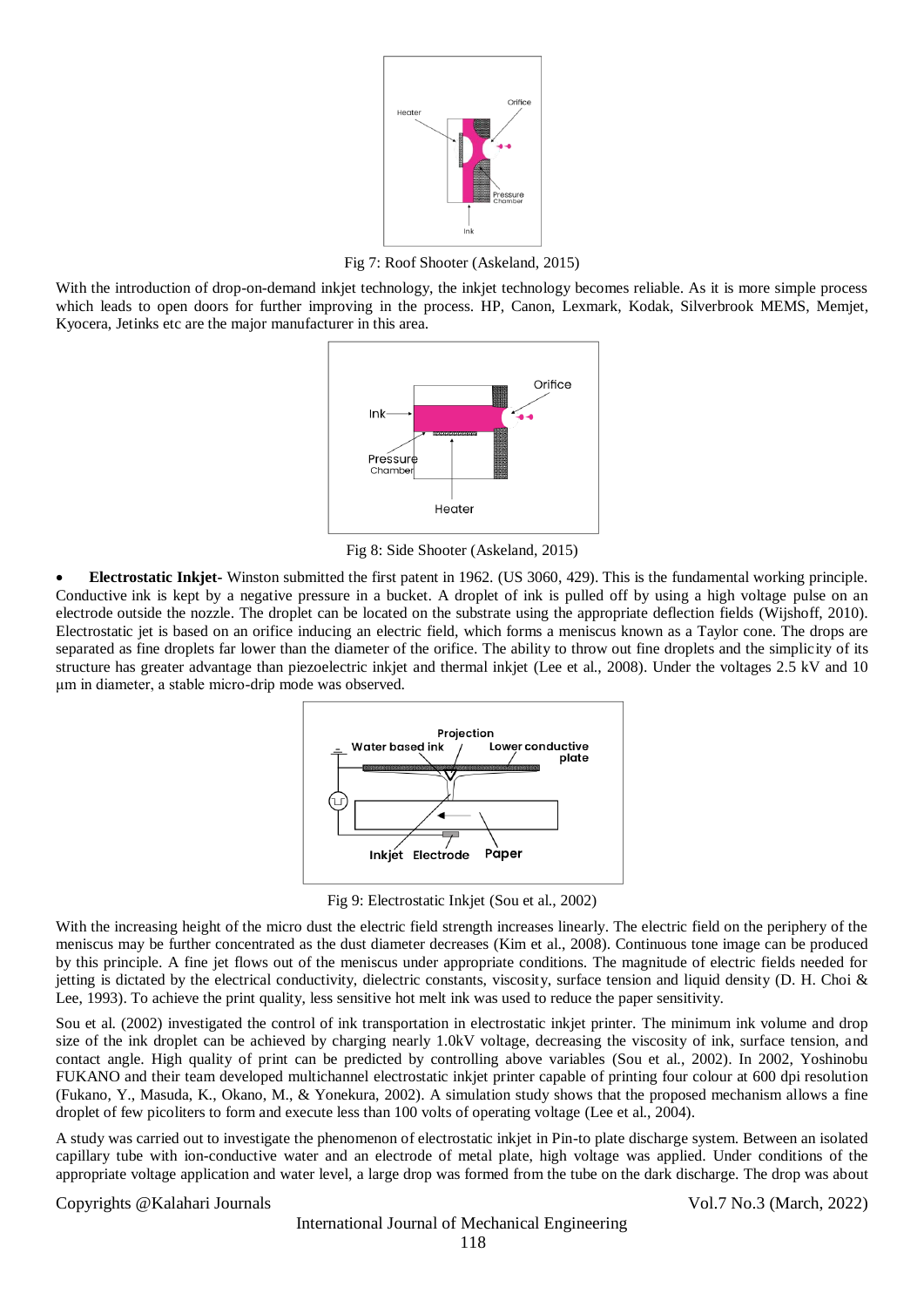a millimetre in diameter (Hiroyuki Kawamoto, 2005). This inkjet technology is used in display fabrication process (Son et al., 2006). An experimental investigation explores the micro dripping mode of electrostatic droplet ejection of various physical properties of liquid solvents, such as DI water, acetone, dioxanes. There is a focus on how the electrical conductivities of liquid solvents influence the stability of a drop-on-demand dripping mode. The optimal conductivity range from 10-6 to 10-6 S/cm for a stable droplet ejection in a mode of micro-dripping is discovered given the applied voltage and flow rate. It shows how physical properties of various liquid influence the jetting behaviour (Jung et al., 2006).

A study reveals the possibility of fluid flowing through fine micro-capillary nozzles for the jet printing of sub-micrometer resolutions patterns and functional devices. Key physics aspects of this approach, which have certain features in common with related but relatively inferior graphical arts techniques by a direct, high-speed imaging of droplet formation procedures (Park et al., 2007). The electric field induced drop formation was found at the beginning of the twentieth century, where ink injections can be made from a nozzles, Since discovery of electro-dynamic (EHD) technologies, micro-colloid thrusters, tin jet printing, crop pesticides and film deposition have become common in many different areas (J. Choi et al., 2008).

A new design of inkjet head requires lower driving voltage of 36V DC with drop velocity of 2.82 m/sec which enhance the rate of finished products and reduces the final cost (Lv et al., 2010). This type of inkjet heads are widely used in printed electronics and biotechnology applications (Rahman et al., 2010), printing of edible inks (Sun et al., 2013) and 3D printing (Schlatter et al., 2020).

## **Acoustic inkjet**

The first report of drop ejection using the acoustic generator was in 1927 (Wood, 1927). If an ultrasound underwater wave concentrates on a free liquid area, its radiation pressure will eject liquid drop from the surface. This mechanism is used for the printing of acoustic inkjet. By using the ultrasonic wave of a tone burst the number and size can be controlled. Acoustic dropping generators use an acoustic beam to dispel drops on a free liquid surface. A variety of configuration can be used to focus the ultrasonic wave such as spherical lens, spherical transducers, Fresnel lens, phased array lens etc (HAMAZAKI & MORITA, 2009).



Fig 10: Acoustic Inkjet (Castrejón-Pita et al., 2013)

A burst of acoustic energy is concentrated with this technique on an area of a fluid that causes a drop to be thrown. This has the advantage that a nozzle is not needed. Various acoustic energy focusing methods, including acoustic shape lenses and Fresnel acoustic lenses can be used (Castrejón-Pita et al., 2013). However, such type of inkjet printhead is not commercialized hard copy printer.

## *OBJECTIVE OF THE STUDY*

In the recent times, digital printing technologies are becoming popular & being accepted and adopted by the print buyers because of print quality, time of delivery, process standard and green aspects of the printing. Inkjet printing especially industrial application is growing day-by-day due to its speed of operation and cost factor coupled with wide range of technology under this inkjet printhead.

To take case of wide application, number of inkjet printheads is available in the market place to cater a wide array of print jobs. Each of these printheads comes with a series of benefits and unique characteristics. Study of these unique characteristics of various printheads is the need of the hour. This will help to compare and indicate the jobs suitability and other related factors so that the selection and use of specific inkjet printhead can be pointed out for sustainable growth and use for particular printhead in the printing industry. The main objective of this study is: i) to compare the printhead find out the print quality factors of various inkjet printhead that are available in the market place. ii) to find out physical specifications of various inkjet printheads, iii) to find out the print performance of printheads, iv) to find out the limitations of the inkjet printheads, v) to study the digital print standard.

## *RESEARCH METHODOLOGY*

To achieve above listed objectives, various parameters related to the inkjet printhead performances are identified. Data related to the various parameters is collected from the reliable resources. This collected data is complied, interpreted and represented in some informative manners.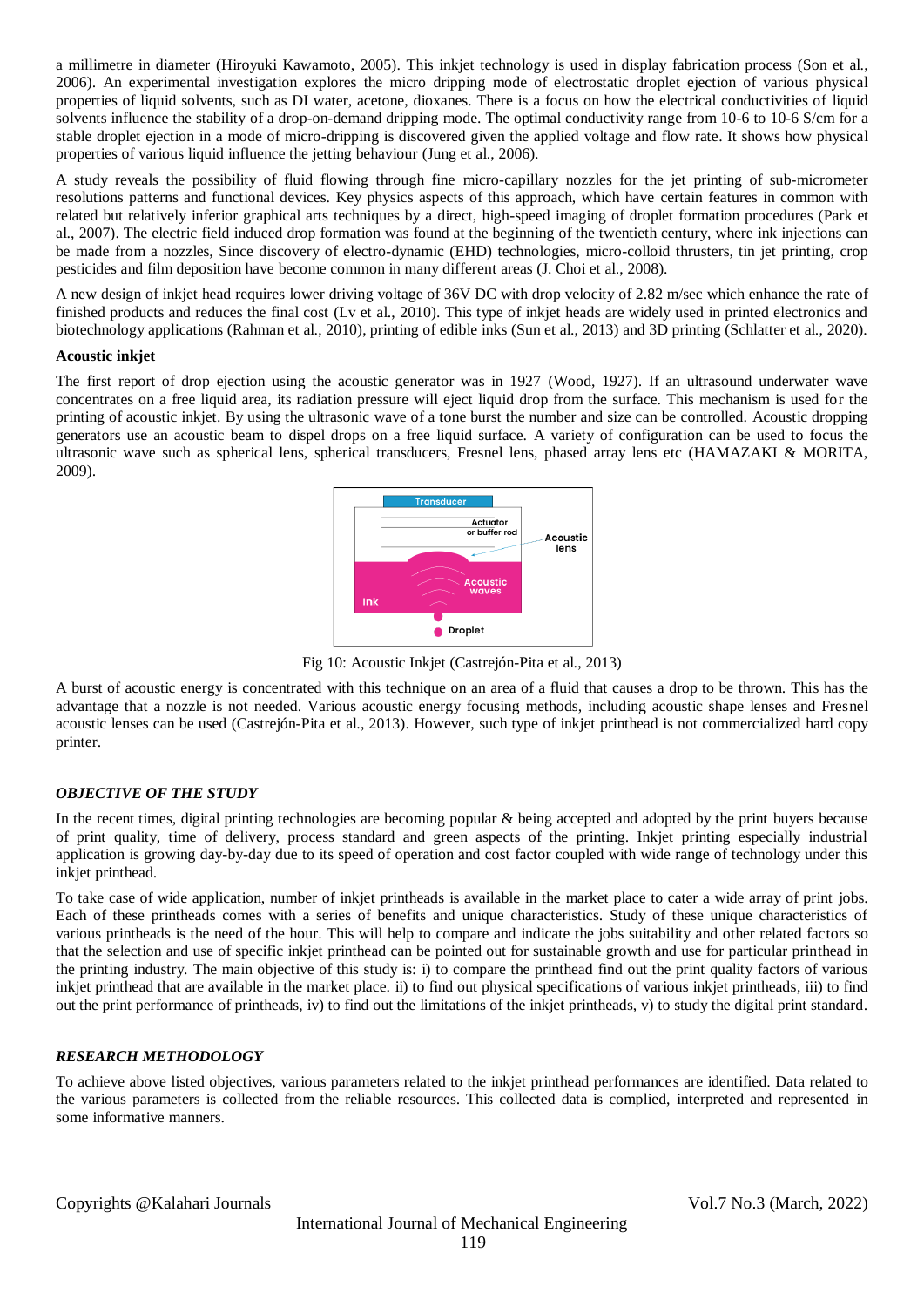## *DATA COLLECTION AND ANALYSIS*

Data is collected from the various reliable sources. The authentic data is most important for any study. So, maximum data is collected from their parental websites and compiled.

# **Physical specification of various inkjet printheads**

A printhead in which the drop diameter is usually associated with the nozzle size (Castrejón-Pita et al., 2013). A chart below shows physical specification of different major inkjet printheads.

| Inkjet<br><b>Technology</b> | Company<br><b>Name</b> | <b>Printhead</b><br><b>Model</b>   | <b>Nozzles</b> | Swath                    | <b>Resolution</b> | Frequency      | <b>Speed</b>             |
|-----------------------------|------------------------|------------------------------------|----------------|--------------------------|-------------------|----------------|--------------------------|
|                             |                        |                                    |                | mm                       | dpi               | kHz            | m/min                    |
| <b>CIJ</b>                  | Kodak                  | Ultrastream                        | 2496           | 108                      | 600               | 400            | $152$ m/min              |
|                             |                        | Stream11                           | 2560           | 108                      | $\overline{600}$  | 450            | 300m/min                 |
|                             | HP                     | Thermal                            | 25344          | 129                      | 1200              | 20             | 300m/min                 |
|                             |                        | <b>HDNA</b>                        | 10560          | 108                      | 2400              | 20             | 300m/min                 |
|                             |                        | <b>DuraLink</b>                    | 70400          | 222.8                    | 1600              | 15.5           | 74.5m/min                |
|                             | Memjet                 | <b>DuraFlex</b>                    | 163840         | 324                      | 1600              | 15.5           | 203m/min                 |
| TIJ                         |                        | <b>VersaPass</b>                   | 70400          | 222.8                    | 1600              | 9.6            | 18.3m/min                |
|                             | Canon                  | <b>FINE</b>                        | 6000           |                          | 1200              | $\overline{a}$ |                          |
|                             | Kyocera                | KPJ-162-<br>12SBE30-<br><b>STG</b> | 1920           | 162.2                    | 300               |                |                          |
|                             | Epson                  | <b>PrecisionCore</b>               | 3200           | 120.1                    | 600               | 50             | $\overline{\phantom{0}}$ |
|                             | Ricoh                  | MH5220                             | 1280           | 54.1                     | 600               | 30             |                          |
|                             |                        | TH5241<br>(MEMS)                   | 1280           | 27.1                     | 1200              | 20-40          | 125m/min                 |
|                             | Fujifilm<br>Dimatix    | Samba G3L                          | 2048           | 43                       | 1200              | 100            | 200m/min                 |
|                             | Kyocera                | KJ4B Series                        | 2656           | 108.25/<br>112.42        | 600               | 30/40/80       | 75-100m/min              |
|                             |                        | KJ4C Series                        | 1584           | 102.66                   | 360               | 50             | $50 \text{ m/min}$       |
|                             |                        | 502 GS150                          | 500            | 70.5                     | 180               | 7.2            | 200m/min                 |
| PIJ                         | Xaar                   | $2001 + GS12U$                     | 2000           | 70.3                     | 720               | $6.0 - 27$     | 60                       |
|                             |                        | 501 GS8                            | 500            | 70.5                     | 360               | $\overline{8}$ | 45m/min                  |
|                             | Toshiba-tec            | CF3R                               | 1278           | 53.9                     | 600               | 45             | 35m/min                  |
|                             | Panasonic              | <b>UH-HA820</b>                    | $\blacksquare$ | $\overline{\phantom{a}}$ | 600               | 30             | 75-150m/min              |
|                             | Seiko II               | RC1536                             | 1536           | 108.3                    | 360               | 37             | 50m/min                  |
|                             | Konica<br>Minolta      | KM1024iMH<br>E                     | 1024           | 72                       | 360               | 45             | 150m/min                 |
|                             | Xerox<br>(Tektronix)   | W series                           | 5544           | 115                      | 1200              | 80             | $300$ ipm                |
|                             | <b>Brother</b>         | <b>BitStar</b>                     | 1680           | 340                      | 1200              | $\overline{a}$ | $\blacksquare$           |
| Electrostatic               | ToneJet                | Tonejet                            | nozzle<br>free | 105                      | 600               |                | $1 \text{ m/s}$          |

**Table 1: Specification of printheads (data is collected from parent website)**

 **Nozzles:** There is a direct relation of number of nozzle in the print quality of inkjet printing. Therefore, nozzle is to be taken into consideration for printhead evaluation and data is reflected in table 2.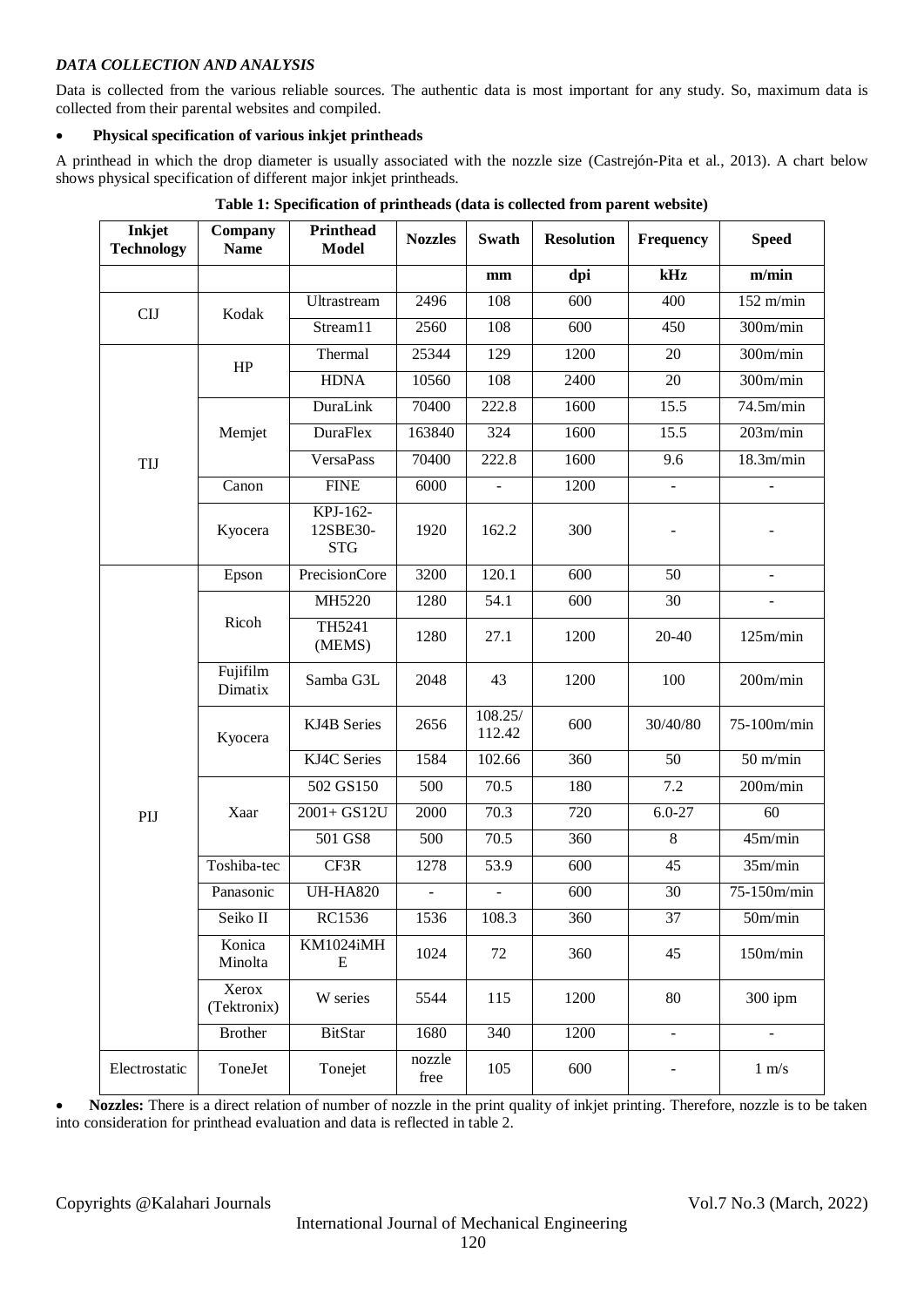

Chart 1: Range of nozzles

The chart 1 shows that the range nozzles of different inkjet printheads. CIJ has very limited range of nozzles. TIJ has high number of nozzles but less in range. PIJ has diversified in term of range of nozzles. This wide range of nozzles has advantage for PIJ to dominate in the inkjet market. Thermal inkjet printheads have highest number of nozzles but not in wide range. Continuous Inkjet printhead has specific range with very specific number of nozzles.

|                | <b>CIJ</b> | <b>TIJ</b> | PIJ  | <b>Electrostatic</b> | <b>Acoustic</b> |
|----------------|------------|------------|------|----------------------|-----------------|
|                | 2560       | 25344      | 3200 | Nozzle free          | No data         |
|                | 2496       | 10560      | 1280 |                      |                 |
|                |            | 70400      | 2048 |                      |                 |
|                |            | 6000       | 2656 |                      |                 |
|                |            | 1920       | 1584 |                      |                 |
| <b>Nozzles</b> |            |            | 500  |                      |                 |
|                |            |            | 2000 |                      |                 |
|                |            |            | 500  |                      |                 |
|                |            |            | 1278 |                      |                 |
|                |            |            | 1536 |                      |                 |
|                |            |            | 1024 |                      |                 |
|                |            |            | 5544 |                      |                 |
|                |            |            | 1680 |                      |                 |

Table 2: Number of Nozzles

**Swath:** Swath is the area that is covered by the inkjet printhead by one single move. The data is shown in tabular form in table 3. Swath is measured in mm.

|                                 | CLI | <b>TIJ</b> | PI.I | <b>Electrostatic</b> | Acoustic         |
|---------------------------------|-----|------------|------|----------------------|------------------|
| Max<br>Swath<br>$(\mathbf{mm})$ | 108 | 324        | 340  | 105                  | No Data<br>found |

Table 3: Values of maximum print swath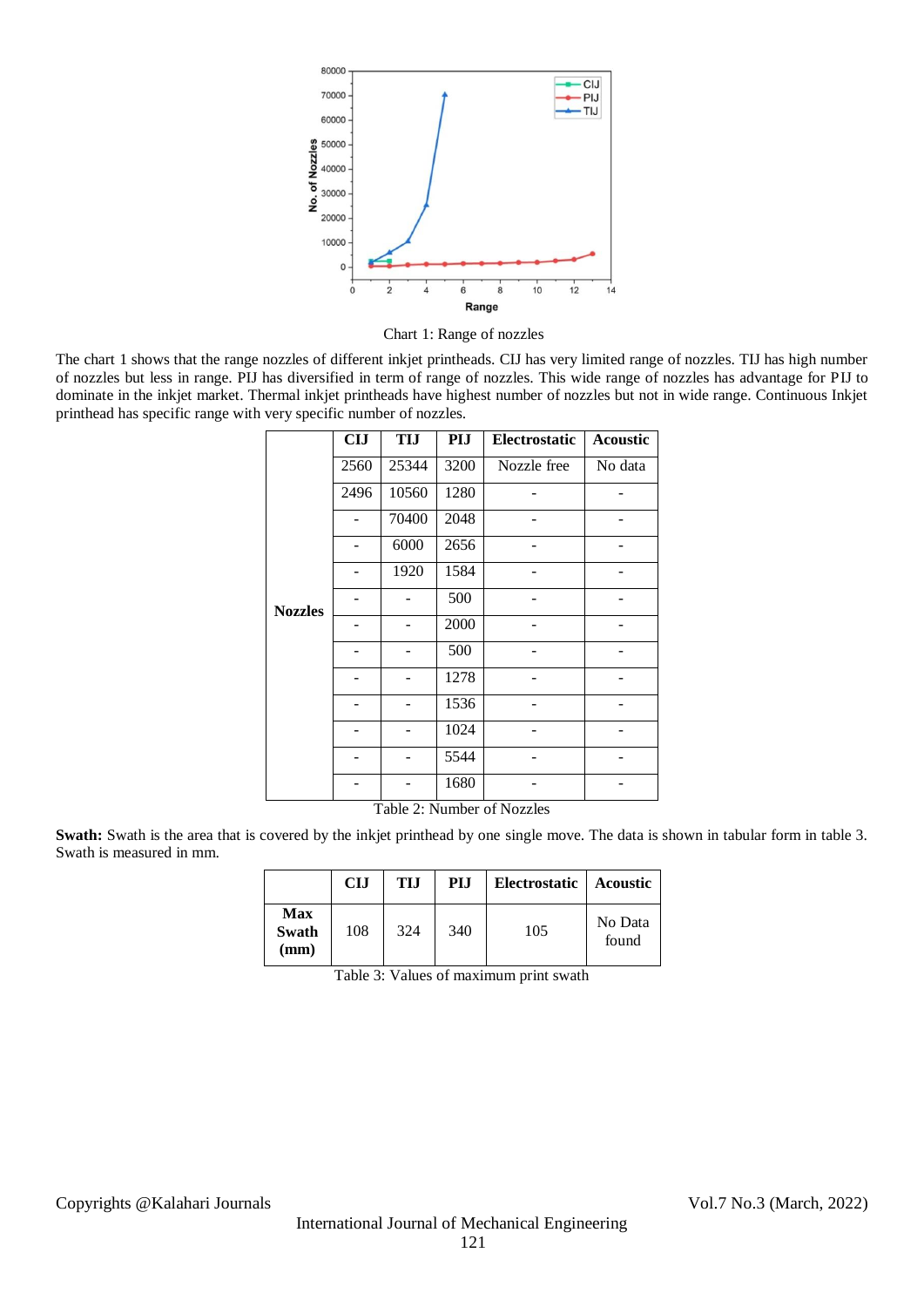

Chart 2: Values of maximum print swath.

The above shown Chart 2 shows the clear difference of various inkjet printhead swaths. This is also an important factor that is to be taken into consideration.

**Resolution**: It is the key factor that directly relates to the print quality and performance. Data is shown in the below table 4. Resolution is measured in dot per inch (dpi).

|                                        | <b>CIJ</b> | TI.I | PIJ  | Electrostatic   Acoustic |                  |
|----------------------------------------|------------|------|------|--------------------------|------------------|
| <b>Max Resolution</b>   $600$   $2400$ |            |      | 1200 | 600                      | No Data<br>found |



Table 4: Maximum range of resolution

Chart 3: Maximum range of Resolution

**Frequency**: This table 5 shows the data for frequency at which different inkjet works on. It is measured in kHz.

|                      | <b>Minimum Frequency (kHz)</b> | <b>Maximum Frequency (kHz)</b> |
|----------------------|--------------------------------|--------------------------------|
| CIJ                  | 400                            | 450                            |
| TIJ                  | 9.6                            | 20                             |
| PIJ                  | 7.2                            | 100                            |
| <b>Electrostatic</b> | No data                        | No data found                  |
| <b>Acoustic</b>      | No data                        | No data found                  |

Table 5: Frequency of printheads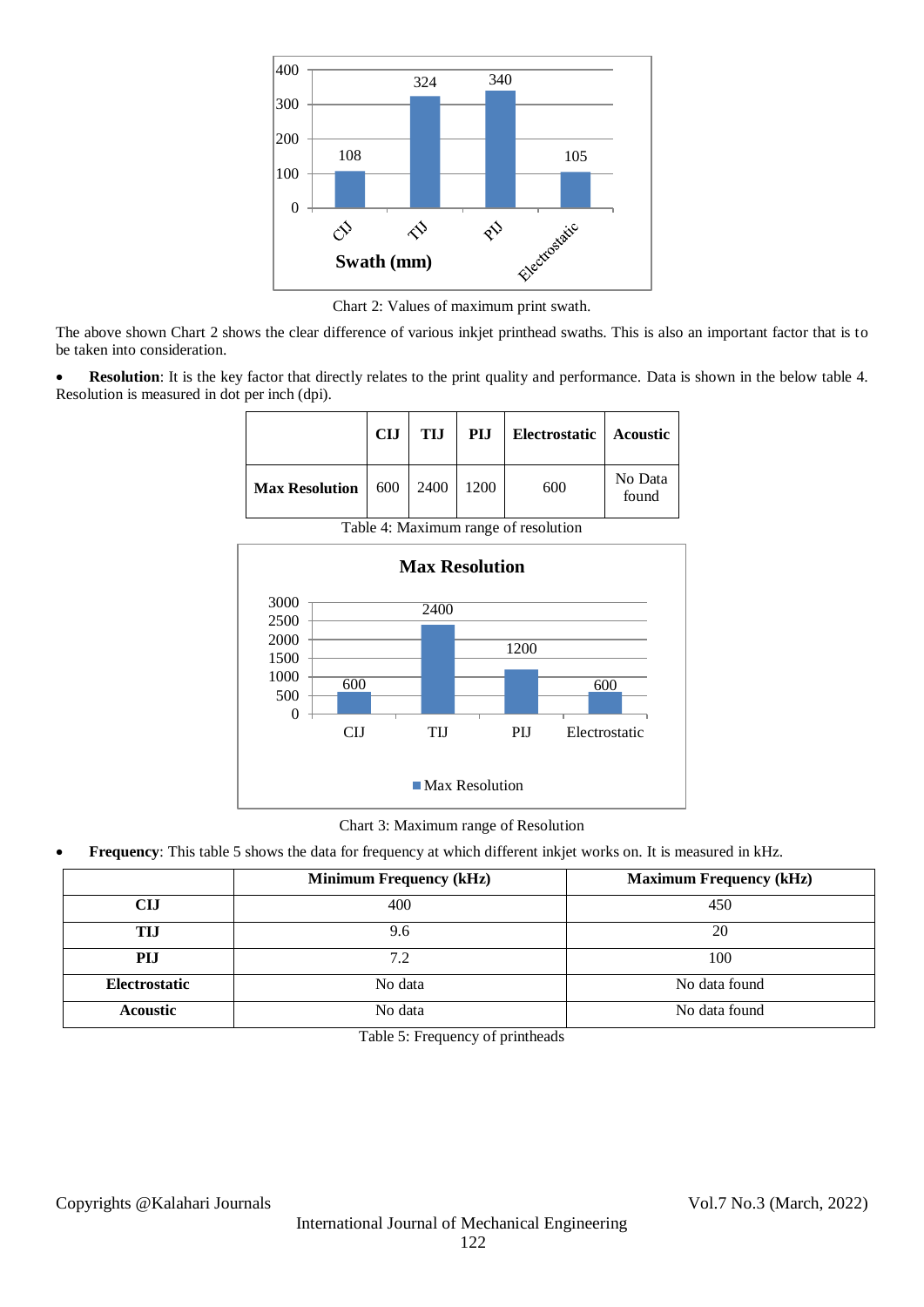

Chart 4: Frequency of printheads

 **Speed**: Speed of inkjet printhead denotes that how much area is to be printing in a given time. Speed of printhead is measured in meter per minute (m/min). Data for speed of printhead is shown below in table 6.

|                         | <b>CIJ</b> | TIJ. | PI.I | Electrostatic   Acoustic |                  |
|-------------------------|------------|------|------|--------------------------|------------------|
| <b>Speed</b><br>(m/min) | 300        | 300  | 200  |                          | No data<br>found |



Table 6: Speed of inkjet printhead

Chart 5: Speed of inkjet printhead

The above Chart 5 shows the speed of printhead in graphical view.

|                    | <b>Source</b>                                                                                                                                                             | <b>Desired</b>      | <b>CIJ</b>          | <b>PIJ</b>              | <b>TIJ</b>      | Electrostatic             | <b>Acoustic</b>  |
|--------------------|---------------------------------------------------------------------------------------------------------------------------------------------------------------------------|---------------------|---------------------|-------------------------|-----------------|---------------------------|------------------|
| <b>Drop Speed</b>  | (Introduction<br>to Industrial<br><i>Inkjet</i><br>$Printing$ —<br><b>IMI</b> Europe -<br><b>High Quality</b><br><i>Inkjet</i><br>Conferences<br>and Courses,<br>$n.d.$ ) | 4 to 5 m/s          | Upto 50 m/s aprox   | $5-10$ m/s              | $5 \text{ m/s}$ | $1 \text{ m/s}$ (tonejet) | No data<br>found |
| <b>Drop Volume</b> |                                                                                                                                                                           | 2 to $32pL$         | $3.8-9$ pL          | $1.5 - 48$ pL           | $1.2 - 9$ pL    | $0.4-2$ pL                | No data          |
| <b>Drop Shape</b>  | (Martin et                                                                                                                                                                | Satellite free drop | Satellite Free drop | <b>Having Satellite</b> |                 | Satellite free drop       | No data          |

Copyrights @Kalahari Journals Vol.7 No.3 (March, 2022)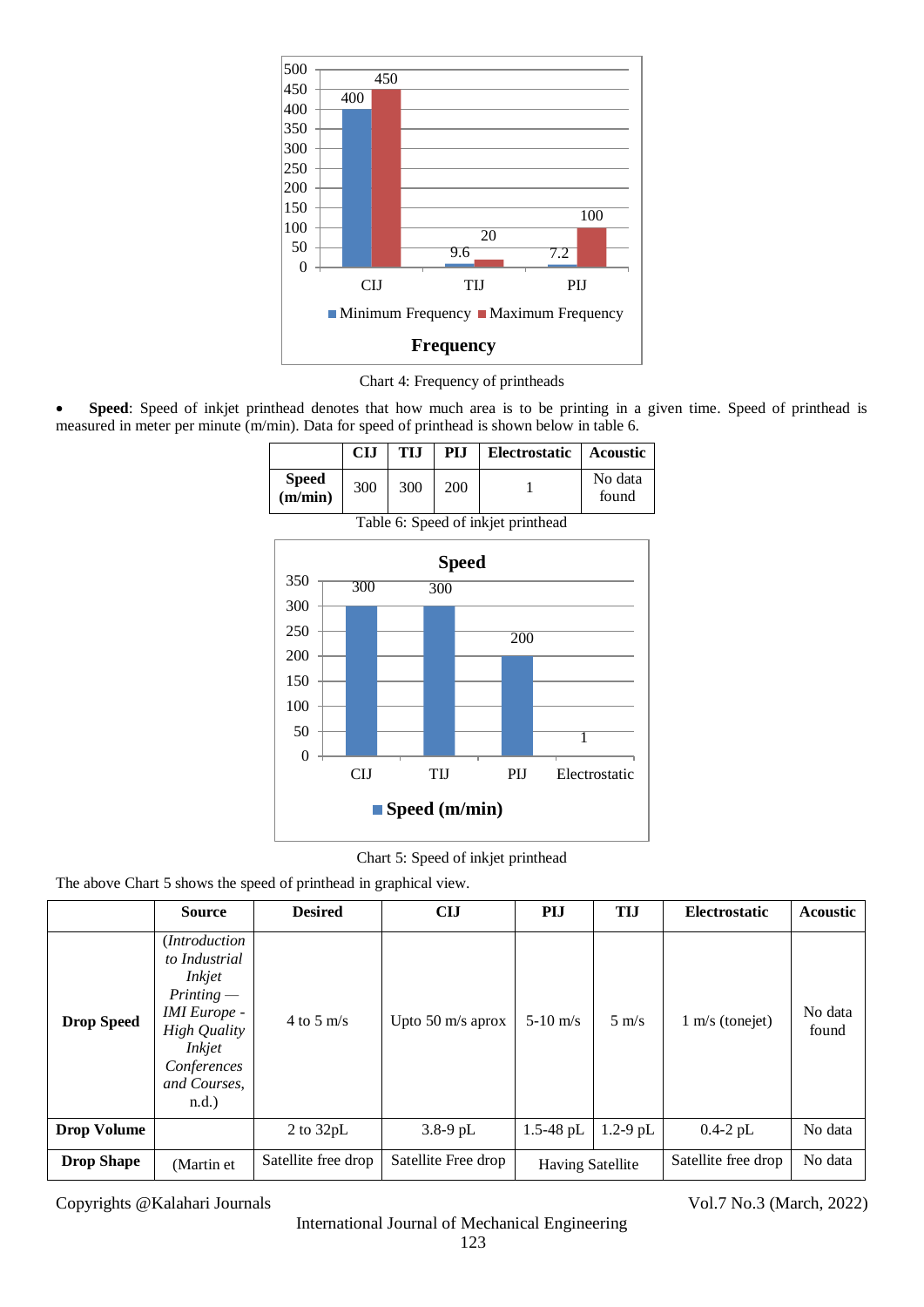|                  | al., 2008)                           |                | Drop          |      |                              |         |
|------------------|--------------------------------------|----------------|---------------|------|------------------------------|---------|
| <b>Drop Size</b> | (Castrejón-<br>Pita et al.,<br>2013) | $80-100 \mu m$ | $15-55 \mu m$ |      | $\sim 8 \text{ }\mu\text{m}$ | No data |
| <b>Ink layer</b> |                                      | $10-15 \mu m$  | 1 um          | l µm | $0.5 \mu m$                  | No data |

Table 7: Performance of inkjet printhead

## **Performance of inkjet printheads**

The performance of any inkjet printhead can be evaluated by drop speed, drop volume, drop shape, drop size, jet straightness any ink layer. Data is collected for above listed parameters in tabular format as shown in table 7.

 **Drop Speed**: It denotes the speed of droplet in meter per second coming out from nozzle. It is measured in meter per second  $(m/s)$ .

 **Drop Shape**: in the table 7, generation of satellite drop is studied. This satellite droplet is also a considerable factor for selecting any inkjet printhead.

 **Drop Size**: Drop size is also studied in this paper. The range of droplet produced by the inkjet is studied and examined in table 7.

|                                |  | CIJ   PIJ   TIJ   Electrostatic |
|--------------------------------|--|---------------------------------|
| <b>Drop Speed</b> $(m/s)$   50 |  |                                 |

Table 8: maximum drop speed produced by inkjet printhead



Chart 6: maximum drop speed produced by inkjet printhead

The above chart shows the maximum speed of droplet that can be produced by the inkjet printhead. This is also the deciding factor for the suitable application of various inkjet printhead

**Drop Volume:** it is the volume of droplet departed from printhead nozzle. It is measured in picoliter (pL). Minimum and maximum values in pL is shown is table 9 below.

|                            | <b>CIJ</b> | <b>TIJ</b> | PIJ | Electrostatic   Acoustic |         |
|----------------------------|------------|------------|-----|--------------------------|---------|
| <b>Minimum Drop Volume</b> | 3.8        |            |     | 0.4                      | No Data |
| <b>Maximum Drop Volume</b> |            | 40         | 84  | 2.0                      | No Data |

Table 9: drop volume generated by different inkjet printheads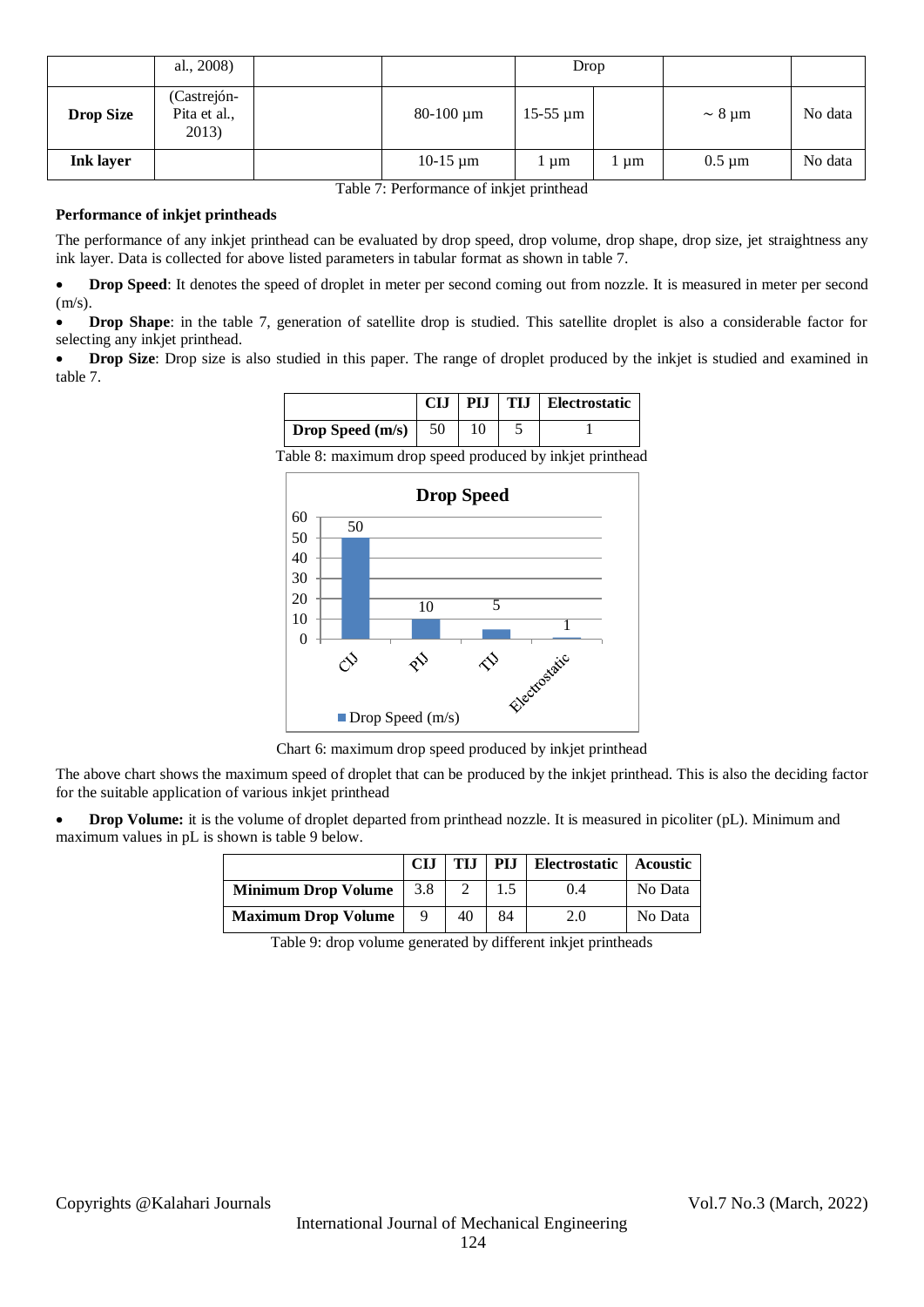



Drop volume is the size of the inkjet droplet. This is also the measureable factor.

 **Ink layer**: The thickness of layer produced by the inkjet printhead is also examined. The above data clearly shows the valuable information regarding this in table 7.

**Limitation of the inkjet printhead technologies**

| Sr.<br>No.     | <b>Parameter</b>               | <b>Source</b>            | <b>CIJ</b>                  | <b>PIJ</b>                                                                                  | <b>TIJ</b>                                                  | <b>Electrostatic</b>                                             | <b>Acoustic</b>                                                  |  |
|----------------|--------------------------------|--------------------------|-----------------------------|---------------------------------------------------------------------------------------------|-------------------------------------------------------------|------------------------------------------------------------------|------------------------------------------------------------------|--|
| 1              | Drop<br>formation<br>technique |                          | Transducer                  | <b>Mechanical Drop Formation</b>                                                            |                                                             | Taylor Cone<br>and Jet<br>(Electric field<br>Technique)          | Ultrasonic<br>Waves                                              |  |
| $\mathfrak{D}$ | Droplet size<br>Formation      |                          | Limit to<br>orifice         | piezoelectric<br>actuator is<br>difficult to<br>make droplet<br>smaller than<br>nozzle size | difficult to<br>make droplet<br>smaller than<br>nozzle size | Can produce<br>smaller<br>droplets then<br>opening of<br>orifice | Can produce<br>smaller<br>droplets then<br>opening of<br>orifice |  |
| 3              | Structure of<br>Printhead      | (Kim et<br>al.,<br>2008) | Complex printhead structure |                                                                                             |                                                             | Simple printhead structure                                       |                                                                  |  |
| 4              | Heat                           |                          | Cold process                | Cold process                                                                                | actuator has<br>the heat<br>problem                         | Cold process                                                     | Cold process                                                     |  |

Table 3: Limitation of inkjet printheads

The above table 3 is showing data related to the limitation of inkjet printhead. To evaluate few factors are taken into consideration like mechanism of drop formation, droplet size formation, structure of inkjet printhead and heat produced or application of heat during functioning of the inkjet printhead. These above factors influence the overall performance of the printhead. Therefore, critical analysis is done on these factors.

# *DIGITAL PRINT STANDARD*

A good printing is measured by its print quality. To measure print quality parameters, there are some device and equipments. To maintain print quality, we need some global standards. Printing sector also has some international standards which are adopted worldwide to achieve standard print quality. International Organization for Standard (ISO) has defined some print quality standards. ISO 12647-2, includes several parts which are more related to different conventional printing and digital proofing processes.

ISO 12647- Part 7 is for digital proofing but not for the digital printing (Trochoutsos et al., 2018). Process standard for offset and digital should be different due to some technical reasons. There are many factors which are not directly applicable in digital printing. Therefore, new digital printing standard ISO 15311 is being generated by Fogra's working group.

Copyrights @Kalahari Journals Vol.7 No.3 (March, 2022)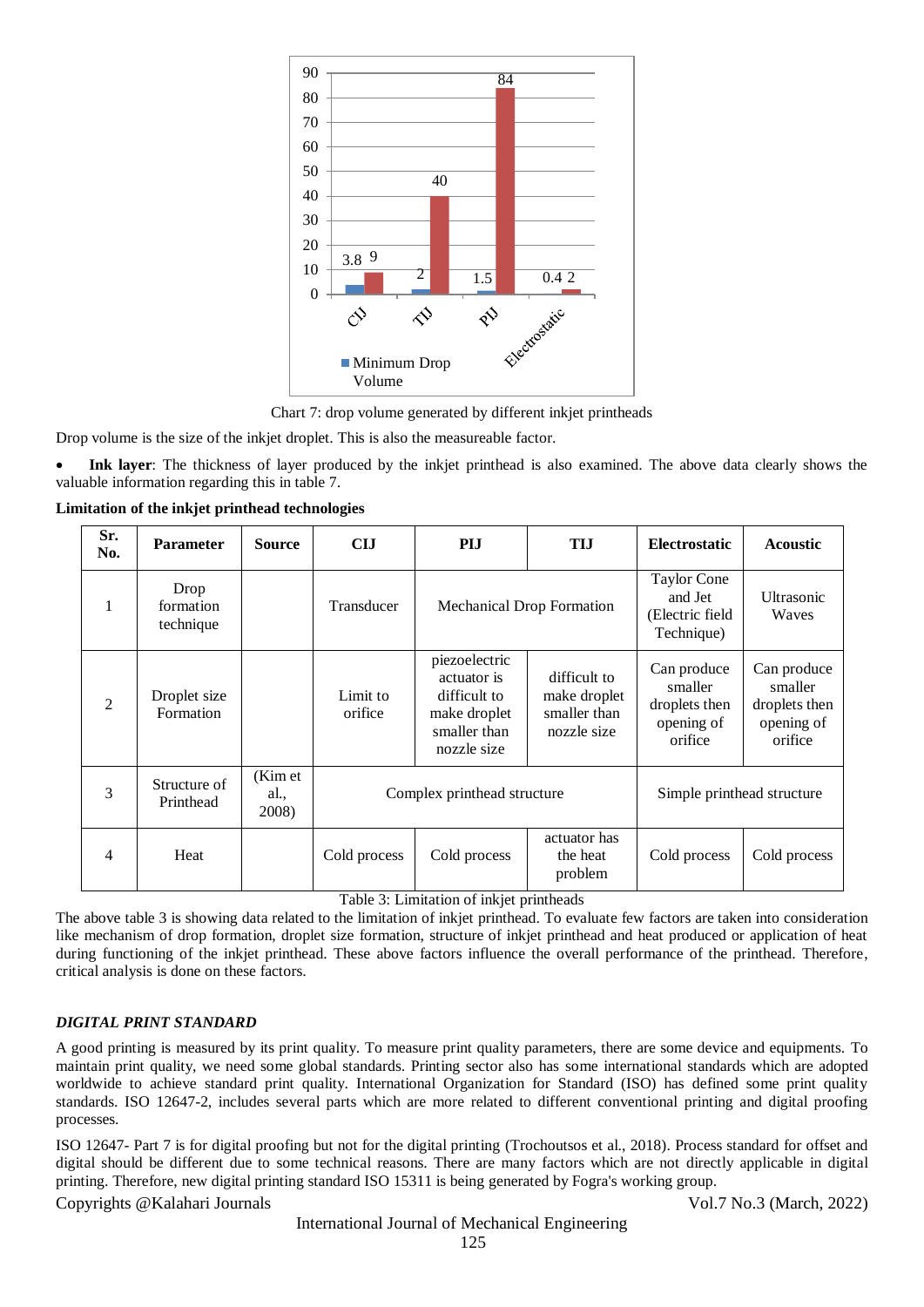Digital Print Standardization –ISO 15311: PSD – Process Standardize Digital provides industrial guidance from data creation throughout printing and is delivered by Fogra for digital printing. "Graphic Technology - Requirements for printed matter for commercial and industrial production" is the ISO title. There is however some discussion in ISO TC130 WG3 whether or not digital printing should be the standard. ISO 15311 is a multi-part, representative application standard, contrary to ISO 12647-x. The present structure of this ISO is: i) ISO 15311-1 - Part 1 Parameters and measurement methods; ii) ISO 15311-2 - Part 2 Commercial production printing (almost published); iii) ISO 15311-3 - Part 3 Large format printing (draft will be published as Fogra specification); iv) ISO 15311-4 - Part 4 Additional parts based on use case (in discussion).

The Digital process standard has three main goals - i) Output process control; ii) Colour Fidelity; iii) PDF/X compliant workflow (Fogra, 2018). Fogra is continuously working on Process Standardize Digital.

## *RESULT AND DISCUSSION*

## **Physical specification of various inkjet printheads**

Table 1 has compiled data of various inkjet printhead manufacturers. It is clearly shown that different inkjets are different in terms of their physical specifications. The above table includes most common factor of any inkjet printhead. Colour modes means whether particular inkjet technology is capable of producing multicolour print. Almost all inkjet technologies are capable of producing multicolour printing especially thermal and piezoelectric inkjet are widely used. However, Kodak is the only player who produces continuous inkjet in colour mode. CIJ is primarily used in coding and marking because of its suitability.

Nozzles are the opening from where tiny droplet comes out. More inkjet nozzle means more number of ink droplets in shorter period of time at large area. The chart 1 shows the range of nozzles for different inkjet printheads. PIJ are having wide range of nozzles may be the reason of its popularity followed by TIJ and CIJ respectively. Though, highest nozzles are available with TIJ. PIJ inkjet printheads are having maximum swath as shown in chart 2. It also relates with the speed of the machine. The chart 3 shows the comparative study of maximum resolution for CIJ, TIJ, PIJ and Electrostatic are 600, 2400, 1200 and 600 respectively.

Frequency is also an important factor as shown in chart 4. CIJ printheads are having maximum frequency i.e.450kHz which makes them suitable for bar coding and marking as well as for colour printing whereas; other printheads frequencies are less than 100 kHz. CIJ and TIJ printheads are having maximum speed i.e. 300m/min followed by PIJ and electrostatic inkjet printhead as shown in chart 5. Speed relates with the time saving factor in inkjet.

### **Performance of inkjet printheads**

Table 2 shows the data related to the inkjet printhead performance. The value of various parameters is collected and analysed. The printhead speed is different to the drop speed. Drop speed of CIJ is around 50 m/s comparatively more than others (shown in chart 6) which means the throw distance of droplets form printhead to substrate is more. The more distance between the substrate and printhead enables to print on wide variety of substrates including uneven surfaces as well. Other printheads like TIJ, PIJ and Electrostatic inkjet printhead are having drop speed 5 m/s, 5-10m/s and 1m/s respectively which mean the substrate surface need to be very close to the printhead. In case of Electrostatic inkjet printhead the speed is 1m/s due to application of effective electrostatic field. Small size of dot can be created by the small drop volume of the droplet. The chart 7 shows that PIJ is having larger drop volume than others i.e. 1.5-84 pL approximately whereas CIJ and TIJ are having intermittent drop volume ranging from 3.8-9pL and 1.2-9 pL respectively. The smallest drop volume is generated by Electrostatic inkjet printhead i.e. 0.4-2pL due to which almost continuous image can be printed (see chart 7).

Ideally, satellite drops are avoided. TIJ and PIJ produce satellite droplets while CIJ and electrostatic produce satellite free droplet. This can affect the final output of the print. CIJ is able to produce larger drop size upto 100 µm Electrostatic inkjet can produce approximately 8 µm. Whereas, TIJ and PIJ lies in between CIJ and electrostatic printhead. The ink thickness for Electrostatic printhead is minimum amongst these printheads i.e. less than 1  $\mu$ m (table 7).

## **Limitation of the inkjet printhead technologies**

The above table 3 shows the limitations of the various inkjet technologies. Inkjet printheads are differentiated by the techniques by which drop is to be generated. On the basis of these inkjet printheads are categorized. In CIJ inkjet printhead piezo transducers are used to generate continuous stream is formed. These continuous streams of droplet are electrostatic charged which are deflected by opposite charge electrode or by airflow. Piezoelectric ceramic in PIJ and air bubble in TIJ generates drop mechanically.

Electrostatic field is responsible for form droplet in electrostatic inkjet printhead whereas ultrasonic waves are used to generate tiny drops in Acoustic inkjet printhead. Drop size is very important factor to decide the print quality. Generally, inkjet droplets are measured in picoliter (pL). CIJ, PIJ and TIJ produces drop size which are limited to the opening of the nozzles. These are unable to produce smaller droplet than nozzle opening. Electrostatic inkjet printhead has advantage that can produce smaller droplet than its opening. CIJ, TIJ and PIJ are relatively complex structure than electrostatic and Acoustic printheads. The complex structure of printhead may lead other difficulties like clogging, cleaning, accuracy etc. which may require more maintenance.

The thermal inkjet only uses heat application to make drop from nozzle. Due to which it cannot use solvent based ink which can explode in between the printhead. Other printheads have this advantage like PIJ is cold process of producing droplet which makes it enable to print wide range of inks with these technologies. Also CIJ has some limitations as there is application of electrostatic deflection to differentiate the selected droplet.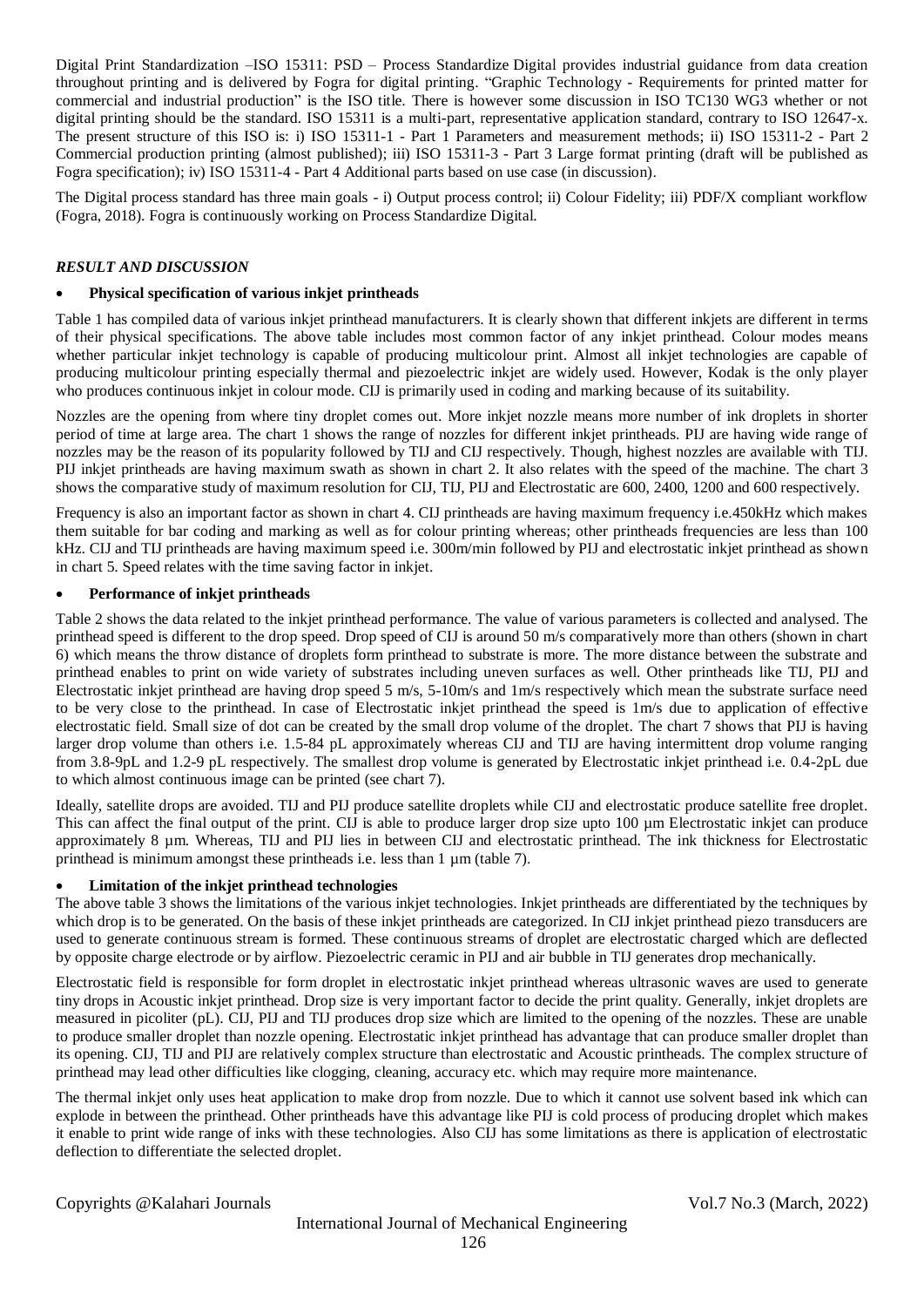## *CONCLUSION*

In summary, it is observed that every inkjet printheads are different in physical specifications. The mostly inkjet printheads are manufactured as per the end user requirements, whether it is process colour or monochrome. Every inkjet printheads has some limitations as well. Piezoelectric drop on demand inkjet printheads are much popular followed by Thermal inkjet printheads in colour printing segment. Continuous inkjet printheads are having much complicated structure; due to high droplet speed these are quite useful in coding and marking. Few companies like Kodak are producing multicolour continuous inkjet press. Moreover, print quality performance in inkjet depends on the resolutions of the printheads. Maximum resolutions for CIJ, TIJ, PIJ and Electrostatic are 600, 2400, 1200 and 600 respectively. Each technology has its own limitations. There are lot many other factors which are important and should be also taken into consideration. Process Standardize Digital (PSD) is under development. Fogra has great contribution for creating ISO 15311 for digital printing. However, there is still a lot of potential for additional investigation in this field.

## *REFERENCES:*

- 1. Arther M Lewis, Shaker Heights, A. D. B. (1967). *Electrically Operated Character Printer*.
- 2. Askeland, R. A. (2015). Inkjet Print Engines. In *Handbook of Digital Imaging*. https://doi.org/10.1002/9781118798706.hdi026
- 3. Buehner, W. L., Hill, J. D., Williams, T. H., & Woods, J. W. (1977). Application of Ink Jet Technology To a Word Processing Output Printer. *IBM Journal of Research and Development*, *21*(1), 2–9. https://doi.org/10.1147/rd.211.0002
- 4. Bugdayci, N., Bogy, D. B., & Talke, F. E. (1983). Axisymmetric Motion of Radially Polarized Piezoelectric Cylinders Used in Ink Jet Printing. *IBM Journal of Research and Development*, *27*(2), 171–180. https://doi.org/10.1147/rd.272.0171
- 5. Carl Hellmuth Hertz, Skolbanksvagen, S. iuge S. (1966). *Ink jet recorder*. https://patents.google.com/patent/US3416153
- 6. Castrejón-Pita, J. R., Baxter, W. R. S., Morgan, J., Temple, S., Martin, G. D., & Hutchings, I. M. (2013). Future, opportunities and challenges of inkjet technologies. *Atomization and Sprays*, *23*(6), 571–595. https://doi.org/10.1615/AtomizSpr.2013007653
- 7. Choi, D. H., & Lee, F. C. (1993). Continuous-Tone Color Prints by the Electrohydrodynamic Ink-Jet Method. In *In Proceeding of IS&T's Ninth International Congress on Advances in Non-Impact Printing Technologies*.
- 8. Choi, J., Kim, Y. J., Lee, S., Son, S. U., Ko, H. S., Nguyen, V. D., & Byun, D. (2008). Drop-on-demand printing of conductive ink by electrostatic field induced inkjet head. *Applied Physics Letters*, *93*(19), 1–4. https://doi.org/10.1063/1.3020719
- 9. Dijksman, J. F., Duineveld, P. C., Hack, M. J. J., Pierik, A., Rensen, J., Rubingh, J. E., Schram, I., & Vernhout, M. M. (2007). Precision ink jet printing of polymer light emitting displays. *Journal of Materials Chemistry*, *17*(6), 511–522. https://doi.org/10.1039/b609204g
- 10. Elmqvist, R. (1949). *Measuring Instrument of the Recording Type*.
- 11. Fogra. (2018). *Process Standard Digital Handbook 2018*. 85609.
- 12. Fukano, Y., Masuda, K., Okano, M., & Yonekura, S. (2002). Development of Multi Channel print head for Electrostatic inkjet. *JOURNAL-IMAGING SOCIETY OF JAPAN*, *41*(2), 151–157.
- 13. HAMAZAKI, T., & MORITA, N. (2009). Ejection Characteristics and Drop Modulation of Acoustic Inkjet Printing Using Fresnel Lens. *Journal of Fluid Science and Technology*, *4*(1), 25–36. https://doi.org/10.1299/jfst.4.25
- 14. Hiroyuki Kawamoto, S. U. and R. K. (2005). Fundamental Investigation on Electrostatic Ink Jet Phenomena in Pin-to-Plate Discharge System. *JOURNAL OF IMAGING SCIENCE AND TECHNOLOGY*, *49*(1), 19–27.
- 15. *Introduction to industrial inkjet printing — IMI Europe - high quality inkjet conferences and courses*. (n.d.). Retrieved April 16, 2021, from https://imieurope.com/inkjet-blog/2016/2/8/industrial-inkjet-printing
- 16. Jung, D., Kim, Y., Byun, D., Ko, H. S., & Lee, S. (2006). Investigations of the mechanisms of the electrostatic droplet ejections. *Proceedings of 1st IEEE International Conference on Nano Micro Engineered and Molecular Systems, 1st IEEE-NEMS*, 1043–1046. https://doi.org/10.1109/NEMS.2006.334608
- 17. Kim, Y., Son, S., Choi, J., Byun, D., & Lee, S. (2008). Design and Fabrication of Electrostatic Inkjet Head using Silicon Micromachining Technology. *Journal of Semiconductor Technology and Science*, *8*(2), 121–127. https://doi.org/10.5573/JSTS.2008.8.2.121
- 18. Kyser, E. L., & Sears, S. B. (1976). Method and apparatus for recording with writing fluids and drop projection means therefor. In *U.S. Patent no. 3,946,398: Vol. Siliconics*. http://www.google.sh/patents/US4339763
- 19. Lau, G. K., & Shrestha, M. (2017). Ink-jet printing of micro-elelectro-mechanical systems (MEMS). *Micromachines*, *8*(6), 1–19. https://doi.org/10.3390/mi8060194
- 20. Le, H. P. (1998). Progress and Trends in Ink-jet Printing Technology. *Journal of Imaging Science and Technology*, *42*(1), 49–62.
- 21. Lee, S., Byun, D., Han, S. J., Son, S. U., Kim, Y., & Ko, H. S. (2004). Electrostatic droplet formation and ejection of colloid. *Proceedings of the 2004 International Symposium on Micro-NanoMechatronics and Human Science, MHS2004; The Fourth Symposium "Micro-NanoMechatronics for and Information-Based Society" The 21st Century*, 249–254. https://doi.org/10.1109/mhs.2004.1421312
- 22. Lee, S., Byun, D., Jung, D., Choi, J., Kim, Y., Yang, J. H., Son, S. U., Tran, S. B. Q., & Ko, H. S. (2008). Pole-type ground electrode in nozzle for electrostatic field induced drop-on-demand inkjet head. *Sensors and Actuators, A: Physical*, *141*(2), 506–514. https://doi.org/10.1016/j.sna.2007.08.019
- 23. Li, H., Halsey, T. C., & Lobkovsky, A. (1994). Singular shape of a fluid drop in an electric or magnetic field. *Europhysics Letters*, *27*(8), 575–580. https://doi.org/10.1209/0295-5075/27/8/004

Copyrights @Kalahari Journals Vol.7 No.3 (March, 2022)